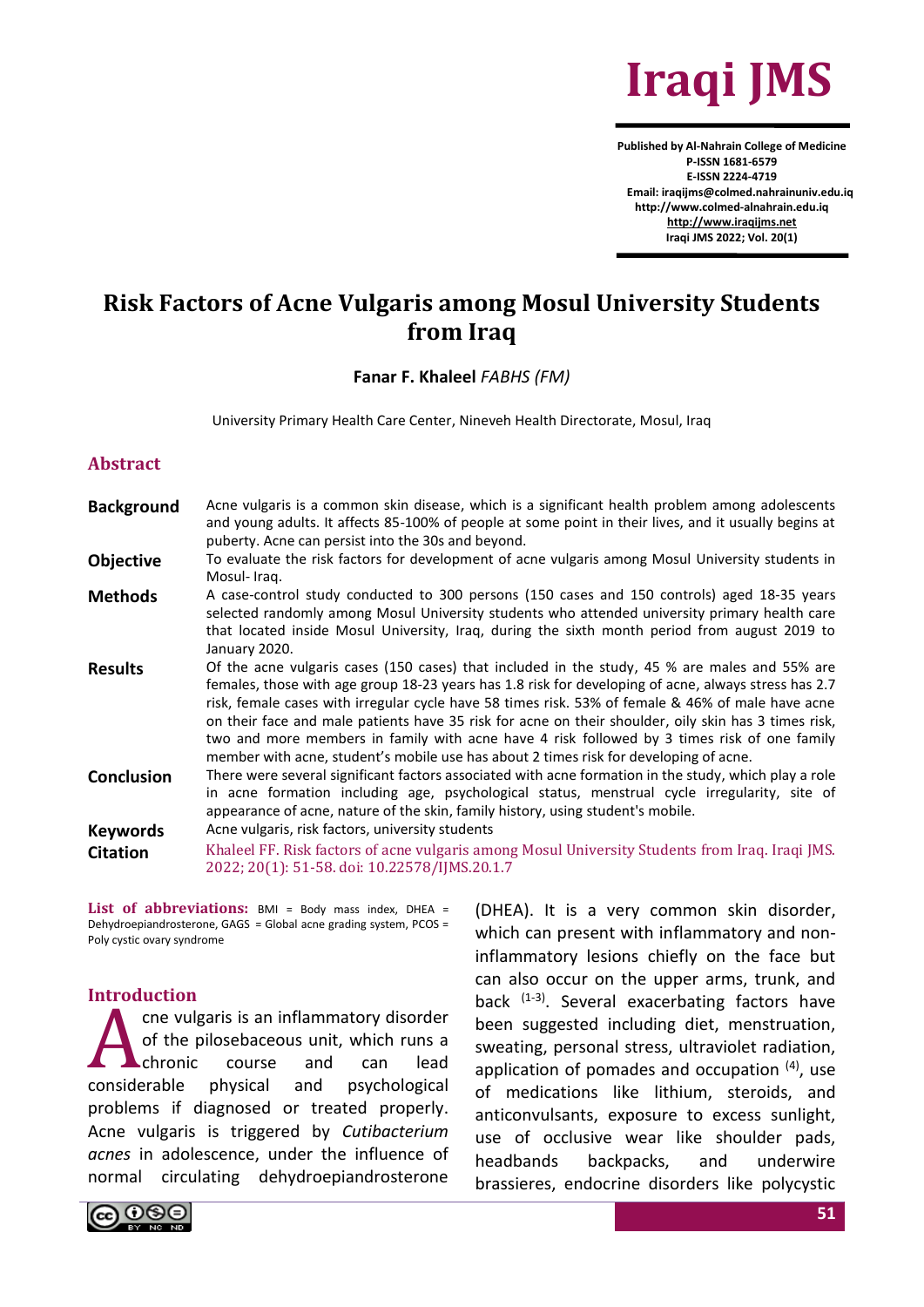ovary syndrome and even pregnancy have also reported (5). The association between diet and acne can no longer be dismissed. Compelling evidence shows that high glycemic load diets may exacerbate acne (also, low glycemic load diet that resulted in the improvement of acne lesions)  $(6,7)$ . Food with a high glycemic index is rapidly absorbed, increases serum glucose levels and stimulates increased glucosedependent insulin signaling (8). Acne vulgaris affects 85% of adolescents, often starts in preadolescence, and persists into adulthood <sup>(9)</sup>. Acne lesions may vary in number during the natural course of the disease and multiple measurements have been developed, which is based on clinical examination and photographic documentation, to measure the clinical severity. The grading of acne based on the type of lesions, affected surface area and their severity that can help in deciding which therapies are needed in each individual. However, no grading system has been accepted universally. The Global Acne Grading System (GAGS) is a quantitative scoring system to assess acne severity. It was first developed by Doshi and colleagues in 1997  $(10)$ . The total severity score is derived from summation of six regional sub scores. Each is derived by multiplying the factors: 2 for forehead, 2 for each cheek, 1 for nose, 1 for chin, 3 for both chest and back by the most heavily weighted lesion within each region. The regional factors were derived from consideration of surface area and distribution and density of pilosebaceous units, according to this score acne was graded as mild, moderate, severe and very severe, as showing in the following table 1 (11,12) .

| Location           | Factor X Grade (0-4) = Local score | <b>Global score</b> |
|--------------------|------------------------------------|---------------------|
| Forehead           |                                    | $0 = \text{None}$   |
| Right cheek        |                                    | $1 - 18 =$ Mild     |
| Left cheek         |                                    |                     |
| <b>Nose</b>        |                                    | $19-30$ = Moderate  |
| Chin               |                                    | $31-38$ = Severe    |
| Chest & upper back |                                    | > 39 = Very severe  |

Grade 0: No lesions; 1 ≥ One comedone; 2 ≥ One papule; 3 ≥ One pustule; 4 ≥ One nodule

Topical therapy is the first-line choice for mild to moderate acne and important adjuvant treatment for moderate to severe acne that is being treated systemically <sup>(13)</sup>.

This study aimed to assess the risk factors that might play essential role in the occurrence of acne vulgaris in university students in Mosul, Iraq.

# **Methods**

### **Settings and study design**

This case-control study assessed factors associated with the development of acne, which selected by systematic randomization as

every other one of university students that visit the University Primary Health Care that located inside Mosul University aged from 18-35 years (both under graduate and postgraduate university students). It is categorized as a case or control by clinical examination and included in the study during the sixth month period (from August 2019 till January 2020), 150 cases and 150 controls were included in the study.

### **Ethical consideration**

All patients provided a verbal consent before participating in the study. The protocol was reviewed and approved by the Ethics Committee at the participating center.

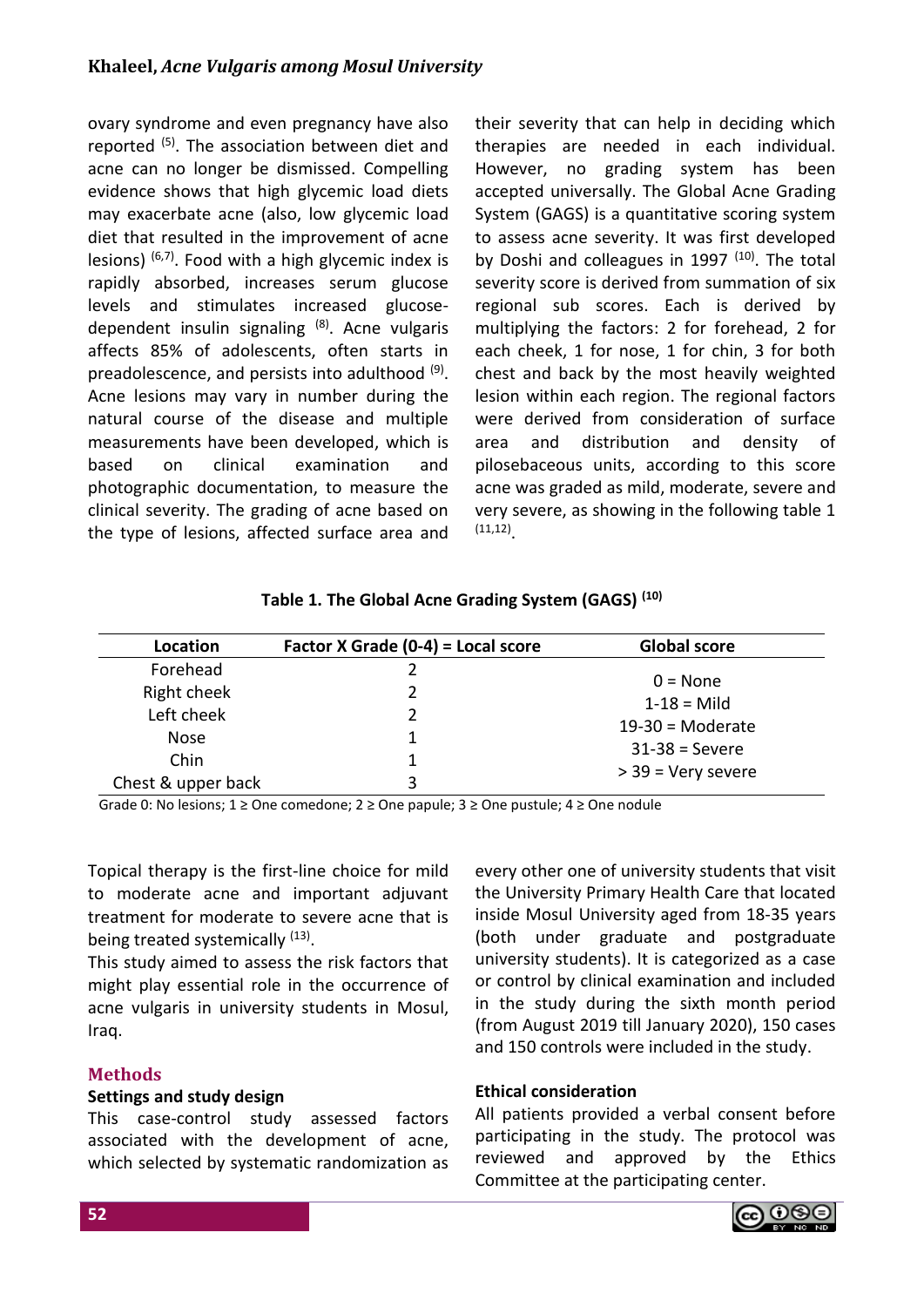## **Case and control definition**

*Cases*: morning and evening under graduate and postgraduate university students aged (18- 35) years (including both males and females) were diagnosed with acne vulgaris of any grade (ranging from mild to severe), as assessed by clinical examination during the visit.

*Controls*: morning and evening under graduate and post graduate university students aged (18-35) years (including males and females) that attend University Primary Health Care for conditions other than acne and who were not diagnosed with acne during the visit.

### **Retrieving data**

The main source of data was obtained directly from the cases and controls by the investigator through direct interview with the patients, from their case sheets of each case or control and filling the questionnaire form, which was prepared to record all relevant information related to cases and controls in the study sample.

### **Procedure**

A structured questionnaire was administered during their visits and was developed to collect general sociodemographic information, personal habits, smoking, anthropometric measurements, menstrual pattern and relation of acne with menstrual cycle, living with family, washing face per day, washing body per week, season do acne appear, location of acne, skin type, family history of acne vulgaris, and a food frequency questionnaire. Also, we assess if there is any friction or pressure on the skin by person's mobile or helmets (14-21). . After preparing it, it was reviewed by other dermatological doctor and it is used in English and Arabic).

# **Analysis of data**

Data were collected based on the frequencies of occurrence and statically analyzed with a Pearson's Chi-square test using (SYSTAT 12) statistical software to assign significant differences between the groups where the significance level was set at P<0.05. The effects of identified factors were presented as odd ratio, p-value, with 95% confidence interval.

# **Results**

Table 2 shows that of 150 acne cases, 45% are males and 55% are females with p-value 0.106 with no statistically association with acne between cases and controls, 53.3% of cases between age group (18-23) with p-value <0.05 with significant association, 52.4% of acne cases are single with no statistical association, 49.2 of acne patients living with family, 64.2% of acne cases have always stress with statistically strongly significant association with acne with 2.7 risk, the frequency of washing face or body has no statistically association with acne, of acne female patients menstrual cycle irregularity has 58 times risk with statistical strongly association with acne, 100% of acne female cases have acne before or during menstruation.

Table 3 reveals that of acne patients 46.6% of male and 53% of female have acne on their face and having acne on shoulders have statistically association with acne with 35 risk between male and female, 43.2% of male and 56.8% of female have acne in summer season but have no statistically association with acne.

Table 4 shows 47.5% of cases have normal body mass index has no statistical association with acne, oily skin has 3 times risk for acne with statistically strongly significant association with acne, dry skin has protective factor, face complexion has no statistical association with acne , two and more members in family with acne have 4 risk for acne followed by 3 times risk of one family member with acne with statistical association of acne, cigarette smoking has no statistically association with acne.

Table 5 reveals that dietary intake have no statistically significant association with acne.

Table 6 demonstrates that person's mobile use has about 2 times risk for developing of acne with statistically association with acne.

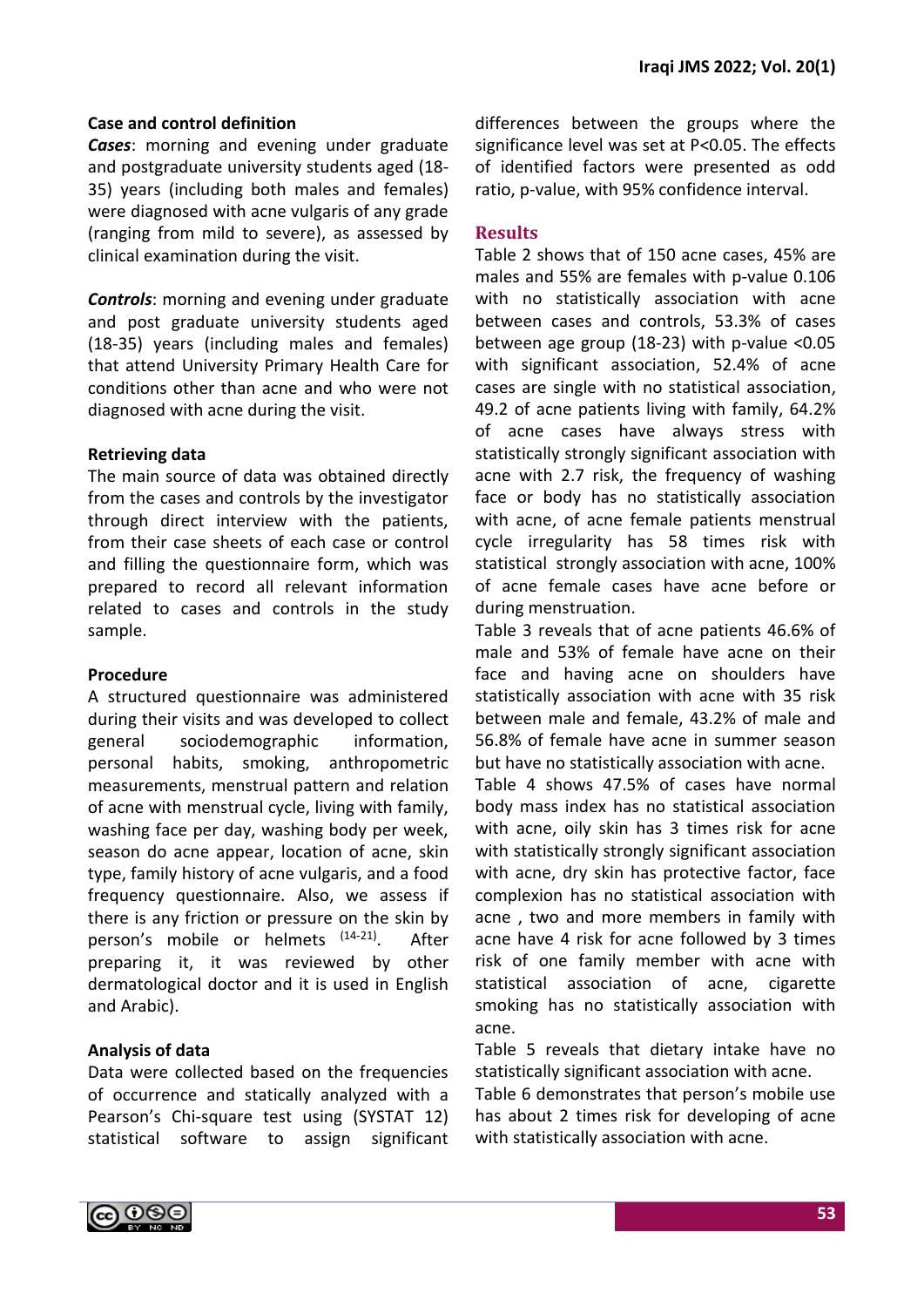| <b>Characteristics</b>        |            |                | Case  |              | Control     | $X_2$  | P-    | Odd    | 95% of C.I.        |
|-------------------------------|------------|----------------|-------|--------------|-------------|--------|-------|--------|--------------------|
|                               |            | $\mathsf{n}$   | %     | n            | %           |        | Value | ratio  |                    |
| Sex                           | Male       | 70             | 45.46 | 84           | 54.54       | 2.615  | 0.106 | 0.688  | $0.436 -$          |
|                               | Female     | 80             | 54.79 | 66           | 45.21       |        |       |        | 1.083              |
|                               | 18-23      | 119            | 53.6  | 103          | 46.3        |        |       | 1.752  | 1.037-             |
|                               |            |                |       |              |             |        |       |        | 2.960              |
| Age                           | 24-30      | 29             | 43.9  | 37           | 56          | 7.456  | 0.024 | 0.732  | $0.422 -$          |
|                               |            |                |       |              |             |        |       |        | 1.268              |
|                               | 31-35      | $\overline{2}$ | 16.6  | 10           | 83.3        |        |       | 0.189  | $0.041 -$          |
|                               |            |                |       |              |             |        |       |        | 0.879              |
| <b>Marital status</b>         | Single     | 128            | 52.4  | 116          | 47.5        | 3.162  | 0.075 | 1.705  | $0.943 -$          |
|                               | Married    | 22             | 39.2  | 34           | 60.7        |        |       |        | 3.083              |
| Living with family            | Yes        | 136            | 49.2  | 140          | 50.7        | 0.725  | 0.395 | 0.694  | $0.298 -$          |
|                               | No         | 14             | 58.3  | 10           | 41.6        |        |       |        | 1.616              |
|                               | Always     | 81             | 64.2  | 45           | 35.7        |        |       | 2.739  | 1.704-             |
|                               |            |                |       |              |             |        |       |        | 4.402              |
| <b>Stress</b>                 | Absence    | 22             | 30.1  | 51           | 69.8        | 22.443 | 0.000 | 0.334  | $0.190 -$          |
|                               |            |                |       |              |             |        |       |        | 0.587              |
|                               | Occasional | 47             | 46.5  | 54           | 53.4        |        |       | 0.811  | $0.502 -$          |
|                               |            |                |       |              |             |        |       |        | 1.311              |
|                               | $1 - 2$    | 37             | 53.6  | 32           | 46.3        |        |       | 1.207  | $0.704 -$          |
|                               |            |                |       |              |             |        |       |        | 2.070              |
| Washing face/day              | $3 - 5$    | 99             | 48.2  | 106          | 51.7        | 0.958  | 0.619 | 0.806  | $0.495 -$          |
|                               |            |                |       |              |             |        |       |        | 1.312              |
|                               | $>5$       | 14             | 56    | 11           | 44          |        |       | 1.301  | $0.570 -$          |
|                               |            |                |       |              |             |        |       |        | 2.966              |
|                               | $1 - 2$    | 19             | 47.5  | 21           | 52.5        |        |       | 0.891  | $0.458 -$          |
|                               |            |                |       |              |             |        |       |        | 1.735<br>$0.524 -$ |
| Washing body/ day             | $3 - 5$    | 101            | 48.7  | 106          | 51.2        | 0.910  | 0.635 | 0.856  | 1.396              |
|                               |            |                |       |              |             |        |       |        | $0.759 -$          |
|                               | >5         | 30             | 56.6  | 23           | 43.3        |        |       | 1.380  | 2.510              |
| <b>Menstrual irregularity</b> | Yes        | 38             | 97.4  | $\mathbf{1}$ | 2.6         |        |       |        | $7.777 -$          |
| (Female)                      | No         | 42             | 39.2  | 65           | 60.7        | 39.063 | 0.000 | 58.810 | 444.72             |
| Acne in relation to           | Yes        | 13             | 100   | $\mathbf 0$  | $\mathbf 0$ |        |       |        | $1.677 -$          |
| menstruation (Female)         | No         | 67             | 50.3  | 66           | 49.6        | 11.773 | 0.001 | 1.985  | 2.350              |
|                               |            |                |       |              |             |        |       |        |                    |

# **Table 2. Sociodemographic, psychological, self-hygiene, menstrual regularity factors associated with acne formation (n=300)**

# **Table 3. Comparison of cases between males and females regarding location of acne and season do acne appear (n=150)**

| <b>Characteristics</b>        |               | <b>Male</b> |       |    | Female | P-Value | Odd<br>ratio | 95% of C.I.    |
|-------------------------------|---------------|-------------|-------|----|--------|---------|--------------|----------------|
|                               |               | n           | %     | n  | %      |         |              |                |
| Location of acne<br>Case only | Face          | 70          | 46.67 | 80 | 53.33  | 0.380   | 1.313        | 0.715-2.411    |
|                               | Shoulders     | 22          | 38.5  | 35 | 61.4   | 0.000   | 35.139       | 4.636-266.4    |
|                               | <b>Others</b> | 2           | 66.6  | 1  | 33.3   | 0.448   | 2.473        | $0.221 - 27.7$ |
|                               | Summer        | 54          | 43.2  | 71 | 56.8   | 0.630   | 0.862        | 0.472-1.574    |
| Season do acne                | Winter        | 11          | 61.0  | 7  | 38.8   | 0.135   | 2.110        | 0.802-5.534    |
| appear                        | Autumn        | 14          | 42.4  | 19 | 57.6   | 0.797   | 0.905        | 0.428-1.915    |
|                               | Spring        | 5           | 38.4  | 8  | 61.6   | 0.653   | 0.767        | 0.254-2.327    |

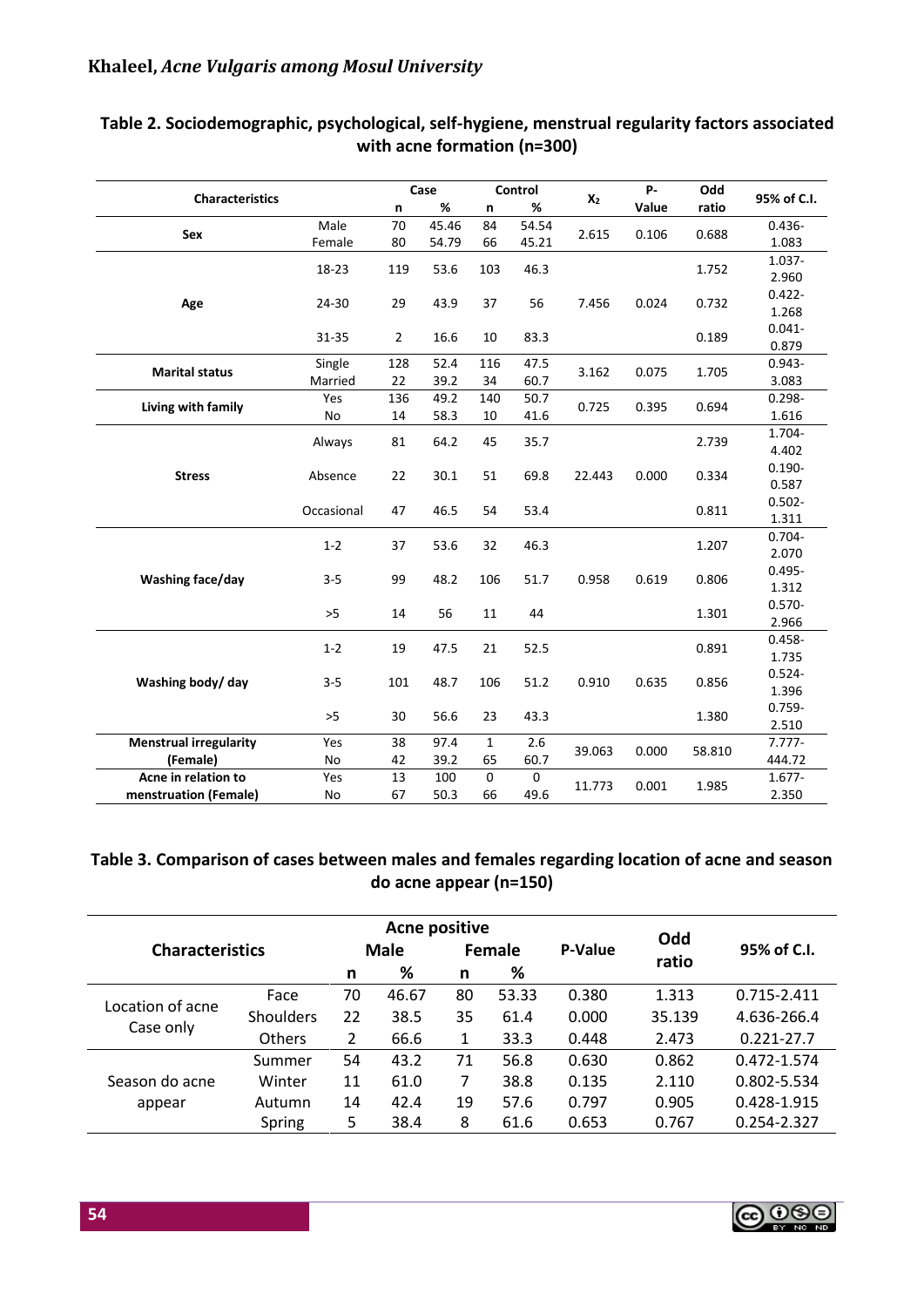| <b>Characteristics</b> |                 |              | Case |                | <b>Control</b> | Odd          | P-Value | 95% of C.I. |
|------------------------|-----------------|--------------|------|----------------|----------------|--------------|---------|-------------|
|                        |                 | n            | %    | n              | %              | ratio        |         |             |
|                        | Under weight    | 11           | 50   | 11             | 50             | $\mathbf{1}$ | 1.000   | 0.429-2.334 |
|                        | Normal          | 95           | 47.5 | 105            | 52.5           | 0.740        | 0.221   | 0.458-1.197 |
| <b>BMI</b>             | Over weight     | 30           | 58.8 | 21             | 41             | 1.536        | 0.167   | 0.838-2.812 |
|                        | Obese class I   | 12           | 52   | 11             | 47.8           | 1.099        | 0.828   | 0.478-2.525 |
|                        | Obese class II  | $\mathbf{1}$ | 50   | $\mathbf{1}$   | 50             | 1            | 1.000   | 0.103-9.665 |
|                        | Obese class III | 1            | 50   | 1              | 50             | 1            | 1.000   | 0.103-9.665 |
|                        | Dry             | 12           | 24   | 38             | 76             | 0.256        | 0.000   | 0.129-0.509 |
| Skin type              | Oily            | 99           | 64.2 | 55             | 35.7           | 3.353        | 0.000   | 2.090-5.379 |
|                        | Mixed           | 39           | 40.6 | 57             | 59.3           | 0.573        | 0.026   | 0.351-0.936 |
| Face                   | Fair            | $\mathbf{1}$ | 33.3 | $\overline{2}$ | 66.6           | 0.497        | 0.562   | 0.064-3.841 |
| complexion             | Moderate        | 144          | 49.6 | 146            | 50.3           | 0.658        | 0.520   | 0.195-2.220 |
|                        | Dark            | 5            | 71.4 | $\overline{2}$ | 28.5           | 2.552        | 0.251   | 0.560-11.57 |
| <b>Family</b>          | Nil             | 70           | 37.4 | 117            | 62.5           | 0.247        | 0.000   | 0.150-0.407 |
| history of             | 1 Family        | 55           | 67.9 | 26             | 32             | 2.761        | 0.000   | 1.618-4.711 |
| acne                   | member          |              |      |                |                |              |         |             |
| vagaries               | 2 More          | 25           | 78   | $\overline{7}$ | 21.8           | 4.086        | 0.001   | 1.744-9.547 |
|                        | member          |              |      |                |                |              |         |             |
| <b>Cigarette</b>       | Never           | 113          | 50.2 | 112            | 49.7           | 1.036        | 0.894   | 0.616-1.743 |
|                        | Sometimes       | 18           | 54.5 | 15             | 45.5           | 1.227        | 0.580   | 0.600-2.508 |
| smoking                | Daily           | 19           | 45.2 | 23             | 54.8           | 0.801        | 0.506   | 0.419-1.530 |

# **Table 4. Acne rate regarding body mass index, skin type, family history of acne vulgaris, cigarette smoking (n=300)**

|  | Table 5. Comparison of dietary intake frequency between cases and control (n=300) |  |
|--|-----------------------------------------------------------------------------------|--|
|--|-----------------------------------------------------------------------------------|--|

|              |                    |     | Case |       | Control | Chi   | Р.          | Odd   | 95% of C.I. |  |
|--------------|--------------------|-----|------|-------|---------|-------|-------------|-------|-------------|--|
| <b>Diet</b>  |                    | n   | ℅    | n     | $\%$    |       | Value       | ratio |             |  |
| Chocolate    | Often              | 108 | 50.7 | 105   | 49.2    | 0.146 | 0.703       |       | 0.670-1.811 |  |
|              | Seldom             | 42  | 48.2 | 45    | 51.7    |       |             | 1.102 |             |  |
|              | Often              | 108 | 50.4 | 106   | 49.5    |       | 0.798       | 1.067 |             |  |
| Sweets       | Seldom             | 42  | 48.8 | 44    | 51      | 0.065 |             |       | 0.648-1.757 |  |
|              | 53<br>Often<br>106 | 93  | 46.7 | 2.523 | 0.112   | 1.477 | 0.913-2.387 |       |             |  |
| Potato ships | Seldom             | 44  | 43.5 | 57    | 56.4    |       |             |       |             |  |
|              | Often              | 106 | 51.7 | 99    | 48.2    |       |             |       |             |  |
| Ice-cream    | Seldom             | 44  | 46.3 | 51    | 53.6    | 0.755 | 0.385       | 1.241 | 0.763-2.017 |  |
| Carbonated   | Often              | 111 | 52.8 | 99    | 47      |       |             |       |             |  |
| drink        | Seldom             | 39  | 43   | 51    | 56.6    | 2.286 | 0.131       | 1.466 | 0.893-2.406 |  |
| Milk         | Often              | 79  | 45.6 | 94    | 54.3    |       |             |       |             |  |
|              | Seldom             | 71  | 55.9 | 56    | 44      | 3.072 | 0.080       | 0.663 | 0.419-1.050 |  |

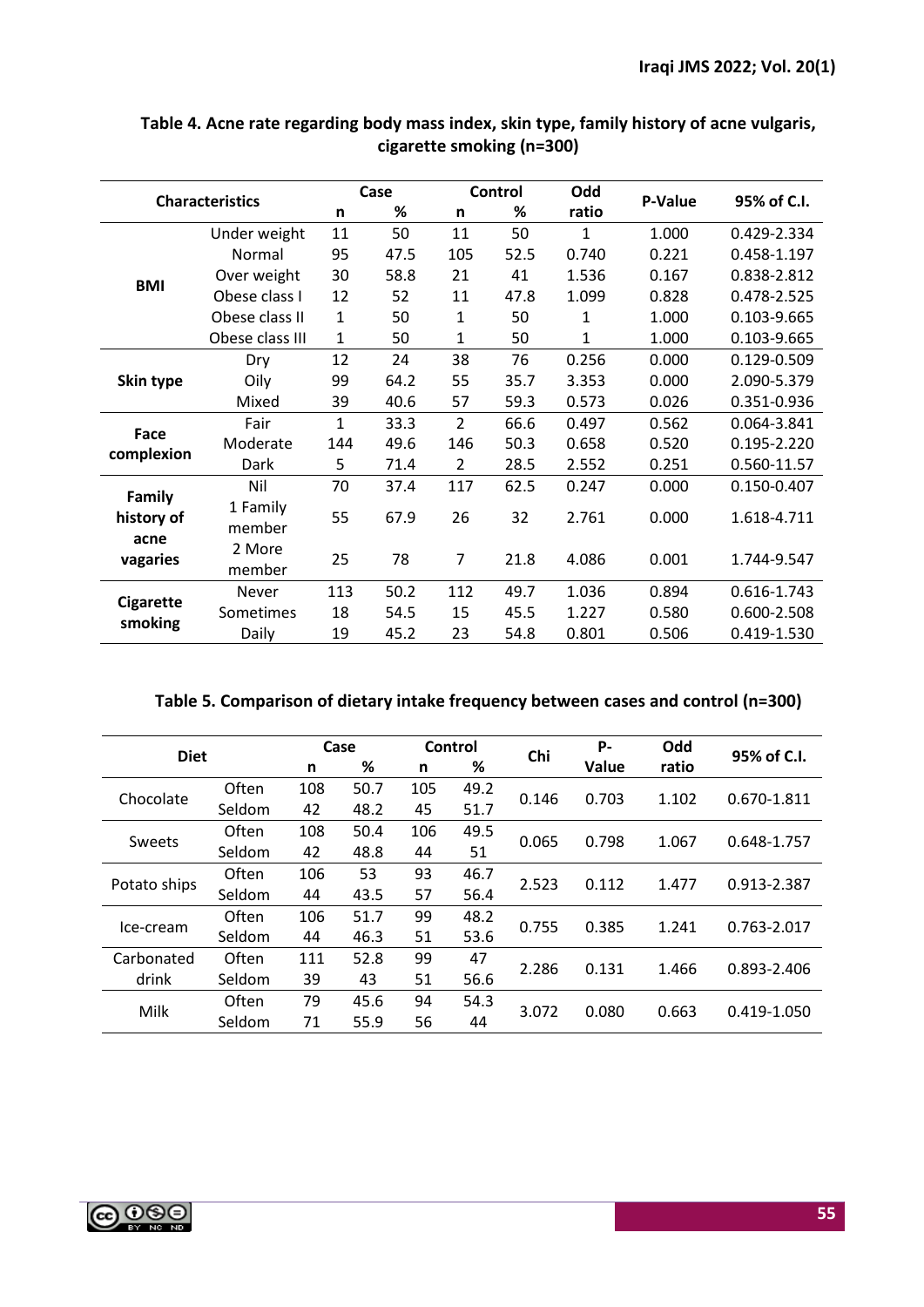| Friction or Pressure on the skin by |     | Case |      | Control | Chi  | Р-       | Odd   | 95% of C.I. |             |
|-------------------------------------|-----|------|------|---------|------|----------|-------|-------------|-------------|
|                                     |     | n    | %    | N       | ℅    |          | Value | ratio       |             |
| Mobile                              | Yes | 48   | 61.5 | 30      | 38.4 | $5.613*$ | 0.018 | 1.882       | 1.114-3.179 |
|                                     | No  | 102  | 45.9 | 120     | 54   |          |       |             |             |
| <b>Helmits</b>                      | Yes | 9    | 50   | 9       | 50   | 0.000    | 1.000 |             | 0.397-2.521 |
|                                     | No  | 141  | 50   | 141     | 50   |          |       |             |             |

**Table 6. Comparison of acne between case and control based on Friction or pressure on skin of the face (n=300)**

# **Discussion**

From this study, it has been revealed that of acne cases 45% are male and approximately 55% are female with no statistically association with acne between cases and controls, this result is similar to the study done by Yassin and Mohammed in 2020 in Baghdad, Iraq<sup>(22)</sup>. As with men, female acne is the result of too much oil being produced by the skin which is the result in clogged pores  $(5)$ . Age group has statistically association with acne with age group 18-23 years with approximately 2 times risk, as this nature is considered a normal aspect of the maturation process, this result is similar to the result study in Bangladesh 2019 by Ettel <sup>(23)</sup>.

Marital status has no statistical association with acne, this result is similar study done in India 2017 by Qidwai et al. <sup>(18)</sup>. Living with family has no statistical association with acne as in the study done in Syria in 2014 by Alkubaisy et al. <sup>(16)</sup>.

Having always stress has 3 times risk for acne, we confirmed the association between acne prevalence and degree of stress in which we found that students who always were subjected to continuous stress demonstrated higher rate of acne, most probably, this relation could be attributed to the increased production of cortisol during emotional stress which in turn increased the sebum production (15) , this result is similar to study in Damascus, Syria 2014 by Al-kubaisy. <sup>(16)</sup>.

There is no statistically significant association with washing face or body per day as a risk factor for acne, this result is similar to study done in south India 2015 by Durai and Nair (17). Irregular cycle for female cases has a 58 times

risk with statistically significant association with acne, this result is similar to the study done in Syria in 2014 by Al-kubaisy et al. <sup>(16)</sup>, which is stated that hyperandrogenicity during the menstrual cycle especially if its irregular may have contributed to the acne formation.

Face is the commonest site of acne followed by shoulders which has statistical association with acne this result is similar to the study done in 2015 in India by Durai and Nair  $(17)$ , as oil glands are all over the body, but those are the places where there are the most. In both males and females, acne mostly appear during summer as a study done in India 2017 by Qidwai et al. as in summer there increase in sweating and sebum production (18).

Majority of acne cases had normal body mass index, the association between body mass index and acne is not significant although there were proportion who were underweight, normal, overweight or obese in almost all the grades of acne, this is similar to study done in Nepal 2018 by Neupan et al. <sup>(19)</sup>.

Skin type has statistical association with acne with oily skin has 3 times risk for acne as sebum overproduction is the result of excessive androgen hormones or a heightened sebaceous gland sensitivity to normal levels of androgen hormones, this result is similar to study done in Louisiana 2019 by Oge' et al. <sup>(24)</sup>.

Medium face complexion has 49.6% of the cases as oily skin and medium complexion are more likely to be predisposed to skin damage than light and dark complexion, dry skin is the next leading skin condition prone to acne, this result is similar to the study in north central India in 2017 by Qidwai et al. <sup>(18)</sup>.

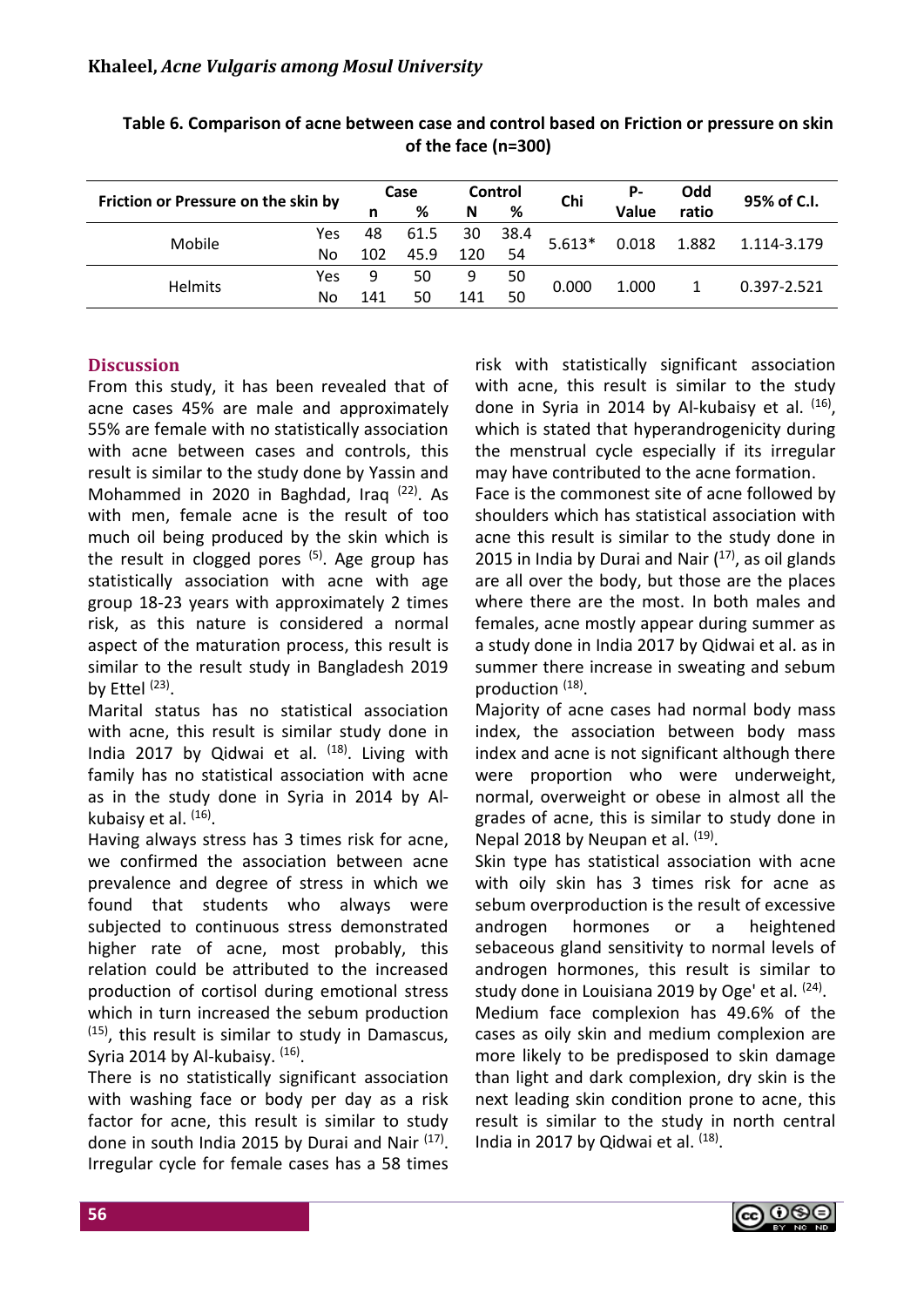Family history of acne vulgaris has statistically significant association with acne with 4 times risk for 2 and more family member with acne and 2 times risk for one family member with acne. It is further supported by a large-scale twin genetic modeling study; which was conducted in the United Kingdom. It was evident that 81% of acne variances were due to genetic factors; while unshared environmental factors made up the remaining 19%, this study is similar to the study done in 2012 in journal American academy by Di Landro et al. <sup>(25)</sup>.

Cigarette smoking has no statistically significant association with acne, like the study done in Malaysian 2018 by Suppiah et al. <sup>(26)</sup>.

Dietary intake has no statistically association with acne, a concise systematic review by Magin et al. <sup>(27)</sup> of seven studies, including one randomized controlled trial, concluded that there was no clear, positive evidence that any dietary components increase acne risk as in the study done in India in 2017 by Qidwai et al. <sup>(18)</sup>. Friction or pressure on the skin by person's mobile has approximately 2 times risk for acne like study done in America 2019 by Torjesen<sup>(28)</sup> as acne mechanica is defined as being any acneiform eruption in areas of friction, pressure, stretching, rubbing, pinching or occlusion of the skin in any individual, regardless of pre-existing acne. It presents as inflammatory papules and pustules that can progress to nodules and cysts.

In conclusions, acne is a health and psychological problem among university students which is highly related to age of youth. There were several significant factors associated with acne formation in the study which were age, stress, menstrual cycle irregularity, location of acne, skin type, family history of acne vulgaris and person's mobile use.

The recommendations of the current study is to minimize and decrease the prevalence and the aggravating factors of acne vulgaris as much as possible among the medical students of Mosul University Students in Mosul, Iraq to get more beneficial quality of the life and promotions of the psychological future as we can prevent its complications on the skin.

# **Acknowledgement**

Author is very grateful to all the university students that attended to the University Primary Health Care Center in Mosul, Iraq that included in the research for their kind cooperation, which made this work possible.

### **Conflict of interest**

None.

# **Funding**

Self-funding.

#### **References**

- **1.** Yan HM, Zhao HJ, Guo DY, et al. Gut microbiota alterations in moderate to severe acne vulgaris patients. J Dermatol. 2018; 45(10): 1166-71. doi: 10.1111/1346-8138.14586.
- **2.** Juhl CR, Bergholdt HKM, Miller IM, et al. Dairy intake and acne vulgaris: A systematic review and metaanalysis of 78,529 children, adolescents, and young adults. Nutrients. 2018; 10(8): 1049. doi: 10.3390/nu10081049.
- **3.** George RM, Sridharan R. Factors aggravating or precipitating acne in Indian adults: A hospital-based study of 110 cases. Indian J Dermatol. 2018; 63(4): 328-31. doi: 10.4103/ijd.IJD\_565\_17.
- **4.** Eichenfield LF, Del Rosso JQ, Mancini AJ, et al. Evolving perspectives on the etiology and pathogenesis of acne vulgaris. J Drugs Dermatol. 2015; 14(3): 263-72.
- **5.** Sutaria AH, Schlessinger J. Acne Vulgaris. [Updated 2018 Nov 14]. In: StatPearls [Internet]. Treasure Island (FL): StatPearls Publishing. 2019.
- **6.** Kucharska A, Szmurło A, Sińska B. Significance of diet in treated and untreated acne vulgaris. Postepy Dermatol Alergol. 2016; 33(2): 81-6. doi: 10.5114/ada.2016.59146.
- **7.** Nguyen QG, Markus R, Katta R. Diet and acne: an exploratory survey study of patient beliefs. Dermatol Pract Concept. 2016; 6(2): 21-7. doi: 10.5826/dpc.0602a05.
- **8.** Romańska-Gocka K, Woźniak M, Kaczmarek-Skamira E, et al. The possible role of diet in the pathogenesis of adult female acne. Postepy Dermatol Alergol. 2016; 33(6): 416-20. doi: 10.5114/ada.2016.63880.
- **9.** Bhate K, Williams HC. Epidemiology of acne vulgaris. Br J Dermatol. 2013; 168(3): 474-85. doi: 10.1111/bjd.12149.
- **10.**Doshi A, Zaheer A, Stiller MJ. A comparison of current acne grading systems and proposal of a novel system. Int J Dermatol. 1997; 36(6): 416-8. doi: 10.1046/j.1365-4362.1997.00099.x.
- **11.** Zohra FT, Sultana T, Islam S, et al. Evaluation of severity in patients of acne vulgaris by global acne grading system in Bangladesh. Clin Pathol Res J. 2017; 1(1): 000105. doi: 10.23880/cprj-16000105.

ல⊜